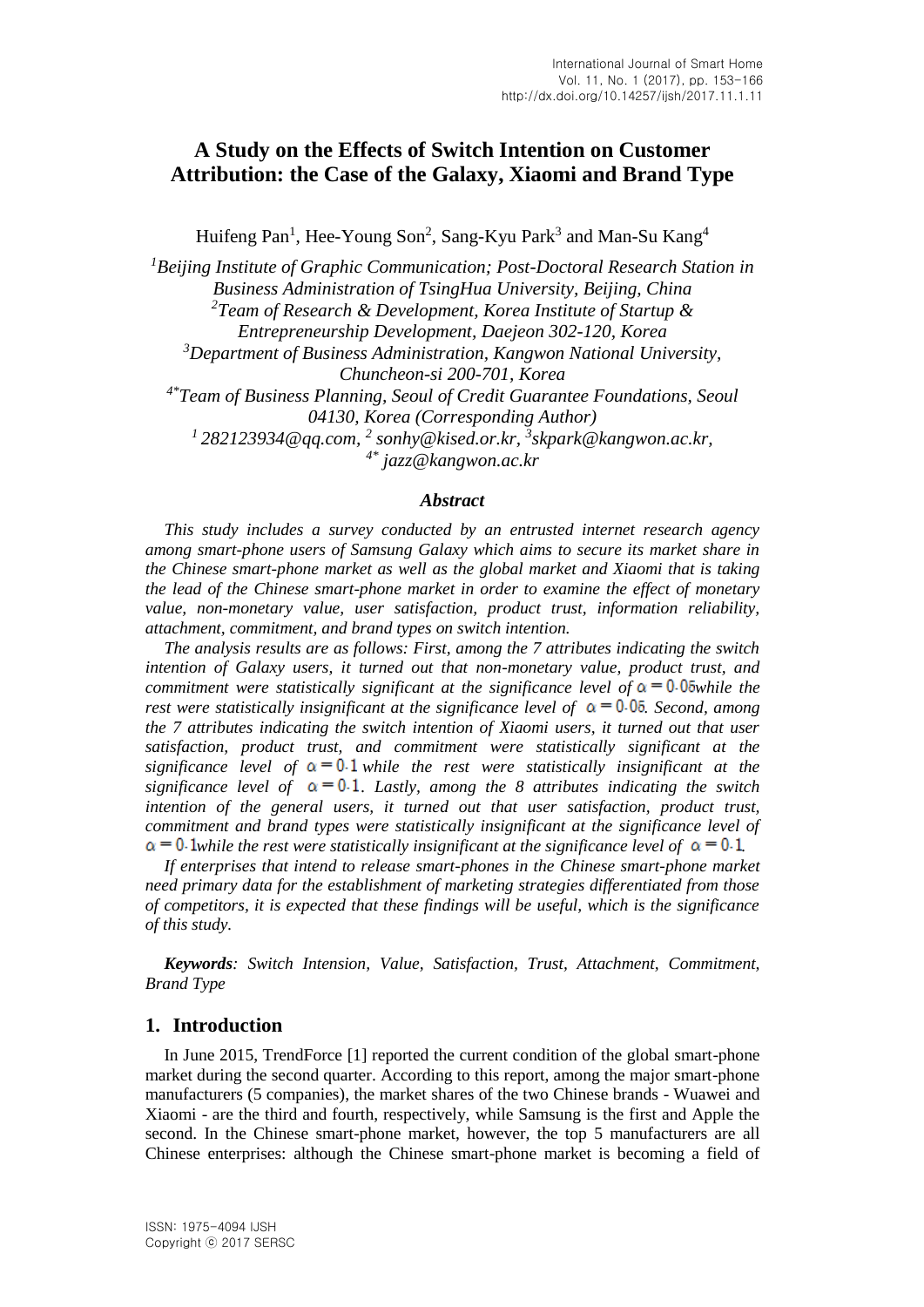competition among various smart-phone manufacturers such as Apple, Xiaomi, Samsung, Lenovo, and Wuawei, Chinese manufacturers still hold superiority when it comes to market shares. This is in line with the fact that in Korea, Samsung Galaxy is the unchallenged leader in the market, and this is probably because the people prefer the domestic brand to foreign brands because of their attachment to it.

As of the end of 2002, the number of mobile-phone users in China exceeded 0.266 billion, which is more than any other country including the U.S. In the Chinese mobilephone market, the era of Chinese smart-phones began in 2009 because of the 3G technology. In **2010**, the number of 3G-based mobile phone users in China exceeded 87 million, and the number is still increasing. In **2001**, the number of mobile phones produced in China was 1.13 billion, which indicates that the growth rate is 13.23% compared to the year **2020**, and that the total output accounted for 70.6% of the entire amount of mobile phone shipments worldwide. The number of exported mobile phones was 0.885 billion, which is 16.75% higher than that in 2010. Since then, the amount of shipment in China has increased up to 0.28 billion in 2011. As such, interest in 3G communication service has been gradually increasing among mobile phone users in China, and interest in smart-phone models released after the 3G generation have increased as well. The smart-phone market in China shows the highest growth rates in this business sector of China. Although the smart-phone market in China grows fast, Chinese smart-phone manufacturers have neglected quality surveys after production and new product development because of their inferior capabilities in areas of tests, quality improvement, and new technology development. In addition, various problems have occurred with regard to customer service after sales, guarantee of consumer rights, *etc*. Even the process of providing communication service for smart-phones involved leakage of customer information. As a result, the manufacturers are losing the trust of Chinese consumers while complaints are gradually increasing, which affects their switch intention substantially.

Changes in the Chinese smart-phone market stated above indicate that enterprises should grasp consumer behaviors in order to maintain competition superiority. As consumers express desires for changes and new items and manufacturers fail to satisfy all of such various pursuits and desires, it is necessary to analyze and properly handle attributes of Chinese consumers [2]. In addition, consumers would prefer brands that correspond to their values and are appropriate to express themselves. Once a certain brand is preferred, that is stamped in their memory, the level of preference tends to increase continually with switch intention disappearing gradually [3].

Accordingly, this study includes a survey conducted by an entrusted internet research agency among smart-phone users of Samsung Galaxy which aims to secure its market share in the Chinese smart-phone market as well as the global market and Xiaomi that is taking the lead of the Chinese smart-phone market in order to examine the effect of monetary value, non-monetary value, user satisfaction, product trust, information reliability, attachment, commitment, and brand types on switch intention.

The effect of monetary value, non-monetary value, user satisfaction, product trust, information reliability, attachment, commitment, and brand types that smart-phone users in the Chinese smart-phone market on their switch intention as well as the difference among variables are examined. The findings are expected to contribute to establish marketing strategies to secure competitive advantage over competitors in China. Additionally, if enterprises that intend to release smart-phones in the Chinese smartphone market need primary data for the establishment of marketing strategies differentiated from those of competitors, it is expected that these findings will be useful, which is the significance of this study.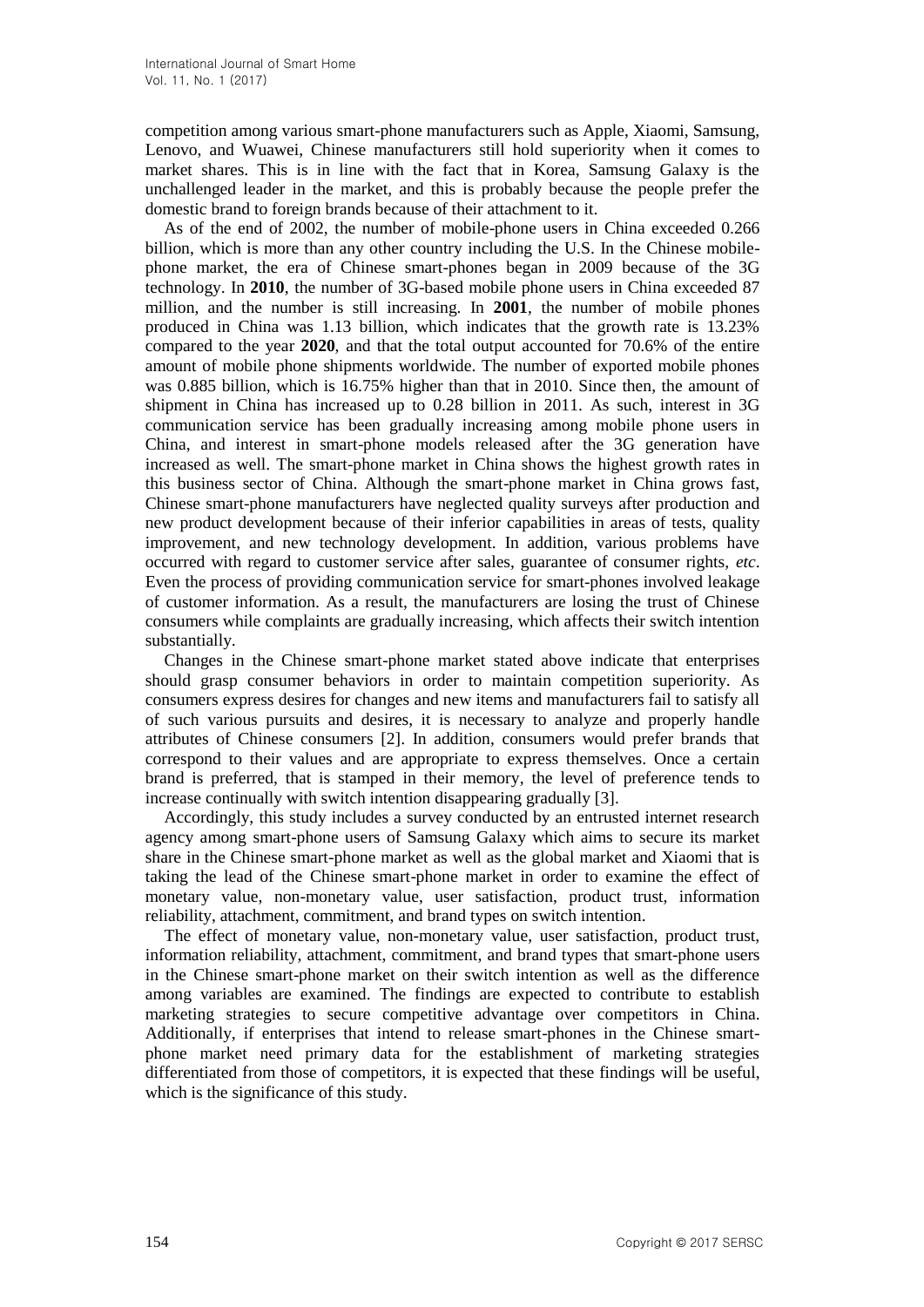# **2. Theoretical Background**

#### **2.1. Current Condition of the smart-phone Industry**

A smart-phone is "a device that features computer functions as well as phone-calling." The term, 'smart-phone,' became popular around the globe as Steve Jobs at Apple released 'i-phones.' The emergence of smart-phones has expanded the social area as they add various internet-based functions to mobile phone terminals such as documentation, emailing, online gaming, SNS, shopping, music, online banking, *etc*., regardless of the time and location.

Basic features of smart-phones include opened OS operation, applications/software download, 3G and LTE networking, environment similar to that of PCs (Synchronizing), and so forth. They play an important role of ICTs: It is possible to manipulate various items by means of a smart-phone through access to the internet such as smart refrigerator, smart bed, smart school bag, smart home, and smart car. The AOT-based technology to manipulate all possible things in connection with a smart-phone is being developed at present.

According to TrendForce [1], among the 5 major companies leading the global smartphone industry shown in <Table 2-1>, the market share of Samsung in the second quarter of 2015 was 26.8% and Apple 16.4%, which indicates that the world smart-phone market is led mainly by Samsung and Apple. The shares of the two Chinese brands - Wuawei and Xiaomi - were 7.8% and 5.9% respectively, which are the third and fourth. The Chinese smart-phone market, however, shows a different pattern: Chinese smart-phone brands account for the largest portion of the market.

As reported in <Table 2-2>, the market share of Wuawei in the second quarter of 2015 is 18.3%, and Xiaomi 24.3%, which are the first and second. Samsung and Apple are not even among the top five. This indicates that while the switch rates to Apple i-phones and Samsung Galaxy are low among Chinese smart-phone consumers, they rather prefer Chinese brands. <Table 2-1> and <Table 2-2> compare the global sales of smart-phones and sales within China. In the second quarter of 2015, China accounts for 41.3% of the entire smart-phone sales in the world. This shows that increasingly higher market shares in China will be a way for a smart-phone manufacturer to increase its general sales.

| Company                  |                | 2Q2015       | 1Q2015         |              |  |
|--------------------------|----------------|--------------|----------------|--------------|--|
|                          | Ranking        | Market share | Ranking        | Market share |  |
| Samsung                  | 1              | 26.8%        |                | 26.8%        |  |
| Apple                    | $\overline{2}$ | 16.4%        | $\overline{c}$ | 20.5%        |  |
| Huawei                   | 3              | 7.8%         | 3              | 6.9%         |  |
| Xiaomi                   | $\overline{4}$ | 5.9%         | 6              | 5.4%         |  |
| LG                       | 5              | 5.8%         | 5              | 5.5%         |  |
| Others                   |                | 37.5%        |                | 34.9%        |  |
| Shipment Total (Unit: K) |                | 304,090      |                | 298,440      |  |

**Table 2-1. Top 5 Global Smart-phone Brands by Shipments**

Note : Data are preliminary and subject to change, Source : TrendForce, July, 2015[1]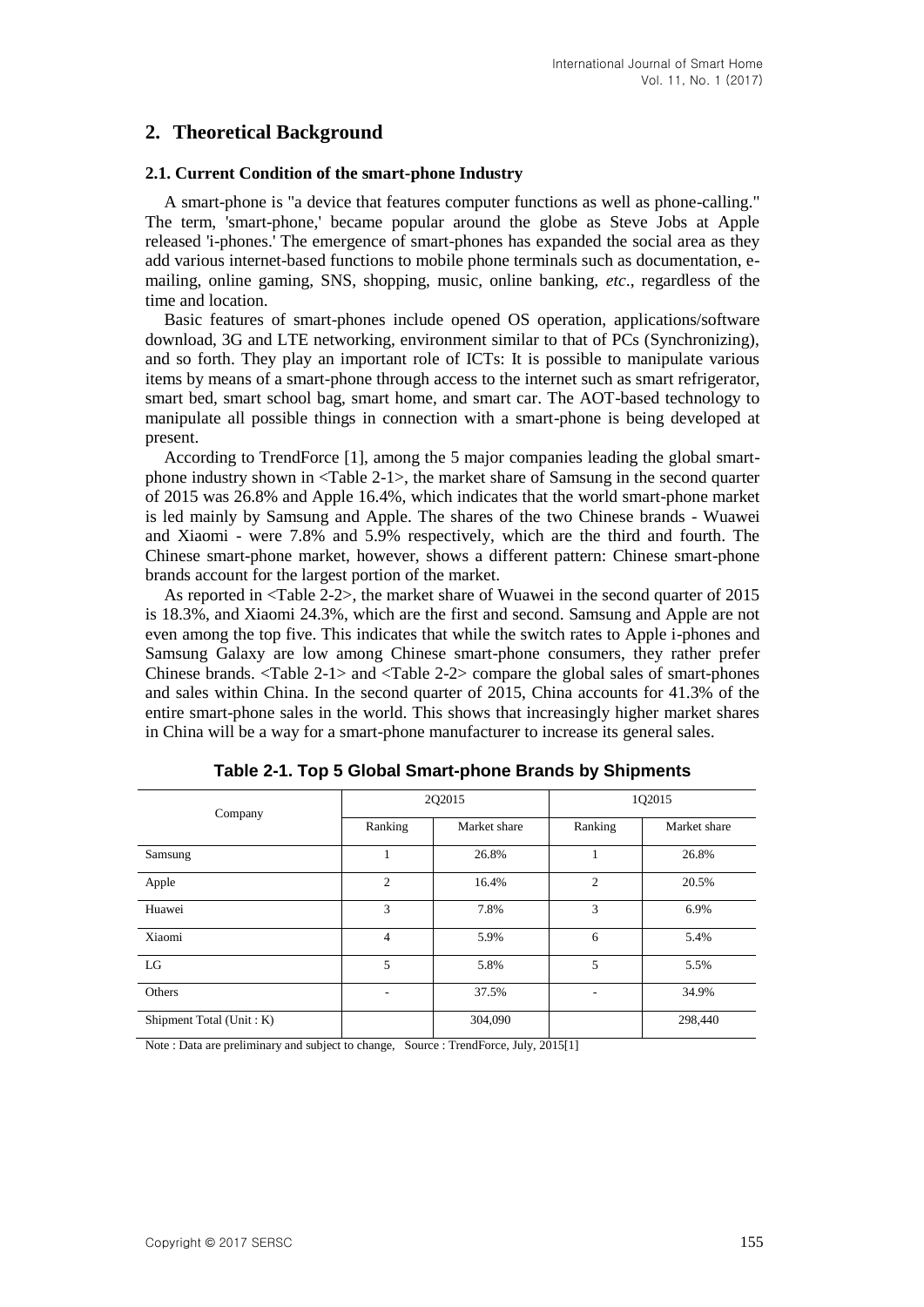| Company                  |                | 2Q2015       | 1Q2015         |              |
|--------------------------|----------------|--------------|----------------|--------------|
|                          | Ranking        | Market share | Ranking        | Market share |
| Huawei                   | 1              | 18.3%        |                | 18.9%        |
| Xiaomi                   | $\overline{2}$ | 14.3%        | 3              | 14.7%        |
| Lenovo                   | 3              | 12.7%        | $\mathfrak{2}$ | 15.7%        |
| <b>TCL</b>               | $\overline{4}$ | 10.0%        | 4              | 9.2%         |
| <b>OPPO</b>              | 5              | 8.4%         | 5              | 8.7%         |
| Others                   | ٠              | 36.3%        |                | 32.8%        |
| Shipment Total (Unit: K) |                | 125,500      |                | 108,600      |

### **Table 2-1. Top 5 Chinese Smart-phone Brands by Shipments**

Note : Data are preliminary and subject to change, Source : TrendForce, July, 2015[1]

#### **2.2. Switch Intention**

'Switch intention' is a personal conviction that one bears prior to action. The higher level of intention, the higher possibility of actual switch [4]. In terms of marketing, switch intention draws attention because customer secession causes sales and business profits to decrease as customers decide to use other services or products. With regard to such switch intention among customers, Lattin and McAlister [2] point out that as consumers would show switch intention because of their desires for changes and new items rather than dissatisfaction with purchased goods.

There have been exploratory researches on switch intention, specifically on causes of change in switch behaviors, by means of the CIT (Critical Incidents Technique). There are 8 major causes of switch behaviors: price, inconvenience, core service failure, failed service encounter, response to service failed, competition, ethical problem, and involuntary switching [5]. Besides, it is reported that financial, social, and psychological risks such as exploratory expenses, learning expenses, and cognitive expenses also affect switch behaviors [3]. The higher level of switch intention, the higher possibility of switch behaviors [6].

#### **2.3. Logistic Regression Analysis**

Logistic Regression Analysis, first named by Pierre Francois Verhulst [7], is a special type of regression analysis that is utilized when the dependent variable is a nominal scale. When the dependent variable has only two values, the common linear regression analysis is not appropriate [8]. For instance, in the case of the binary dependent variable: "there is/is no switch intention," this analysis method is utilized to find the best fit line for the relation between the dependent variable and independent variable (explanatory variable) when continuous variables such as monetary value, non-monetary value, user satisfaction, product trust, information reliability, attachment, and commitment are the independent variables (explanatory variable) and categorical variables such as brand type are the independent variable (explanatory variable).

Logistic Regression Analysis is divided into Quadratic Logistic Regression Analysis, Multiple Logistic Regression Analysis, and Conditional Logistic Regression Analysis. Quadratic Logistic Regression Analysis is the most fundamental Logistic Regression Analysis with two selective options for the dependent variable. Multiple Logistic Regression Analysis has three selective options for the dependent variable, each of which is independent to one another. Conditional Logistic Regression Analysis eases the explanatory variable conditions of Quadratic Logistic Regression Analysis and Multiple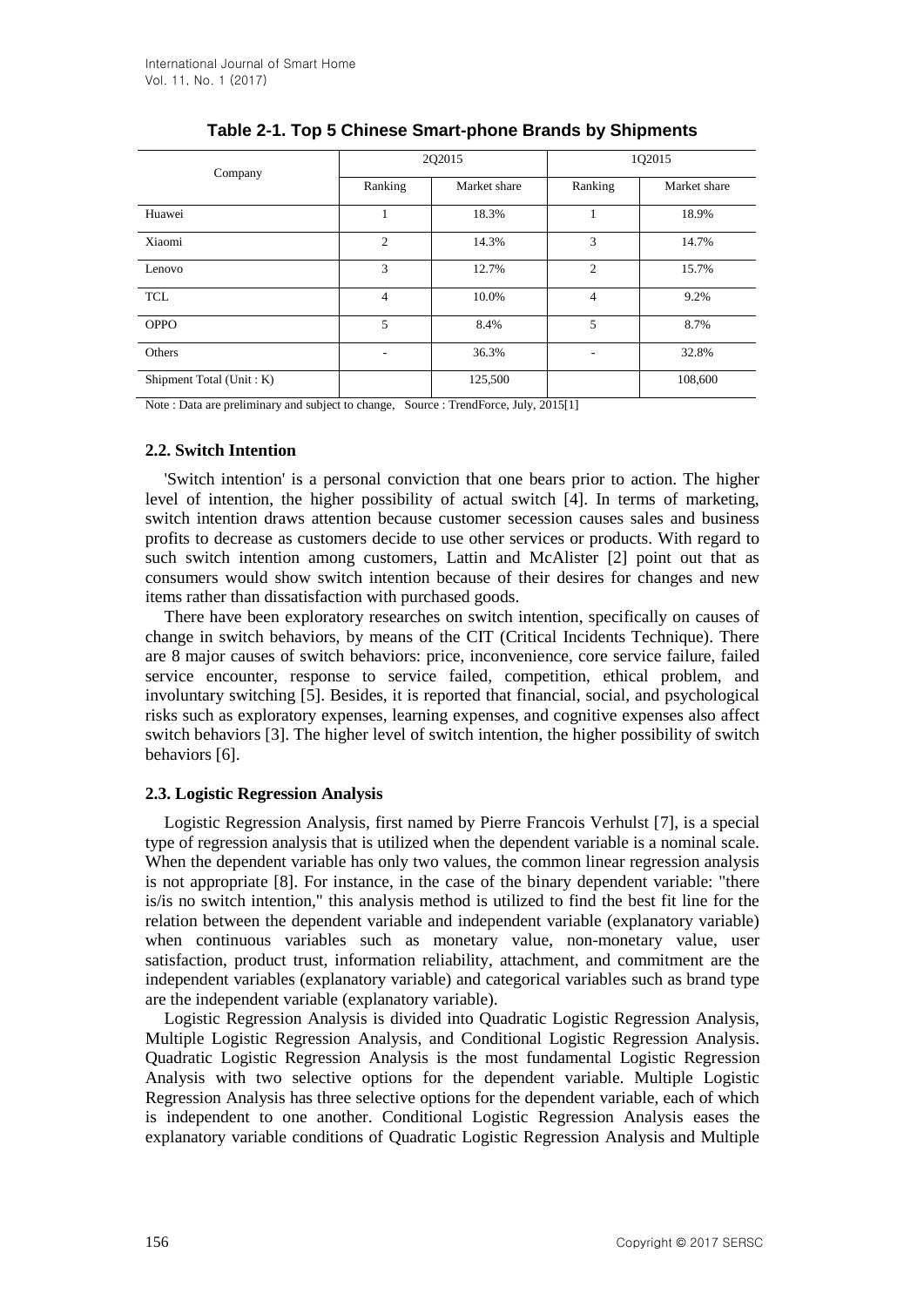Logistic Regression Analysis. The number of selective options for the dependent variable is not taken into account.

### **3. Setting of the Research Model**

Against the theoretical background presented above, the attribution of smart-phone customers in China was set as the independent variable, and switch intention as the dependent variable to determine whether or not there was switch intention. This type of research model utilizes the binary scale of Logistic Regression Analysis with dependent variables taken into account. As Logistic Regression Analysis has binary response variables, there is no need for conditions or assumptions that are essential for common regression analyses. Thus, the prediction probability can be calculated even if the response variable is not of continuous data that shows normal distribution. In addition, this analysis is advantageous in that it makes easy grasping of the unique characteristics of each category [9]. Hence, Logistic Regression Analysis is applicable to researches on the effect of independent variables of smart-phone customer attribution on binary dependent variables with the aim to determine whether or not there is switch intention.

For a common model of Logistic Regression Analysis, the Equation is presented in (1) below, where the number of independent explanatory variables is n.

$$
logit = \beta_0 + \beta_1 X_1 + \dots + \beta_n X_n \tag{1}
$$

Where,  $logit = log(p/(1 - p))$  and  $p = Pr(Y = 1| all X)$ . Regression models are useful in defining the dependent variable especially when the number of independent variables is relatively small [9]. Accordingly, this study utilizes explanatory factors that are based on the variables stated above, and the logistic regression model is Equation (2) below:

$$
\ln(\frac{p_i}{1-p_i}) = \beta_0 + \beta_1 X_1 + \beta_2 X_2 + \dots + \beta_{7(8)} X_{7(8)}, \quad i = 1, 2, 3, \dots, 7(8)
$$
 (2)

where,  $p_i$  is the probability that the answer regarding switch intention would be in the form of No/Yes.

#### **4. Research Method**

#### **4.1. Data Collection and Sampling**

To grasp the effect of smart-phone customer attribution on switch intention, a questionnaire-based survey was conducted among 600 adults aged 20 to 39 (300 for Galaxy; and 300 for Xiaomi) in Shanghai, China, by an internet-based survey agency named SoJump (問卷星). With 83 incomplete surveys excluded, 507 questionnaire sheets were collected and analyzed.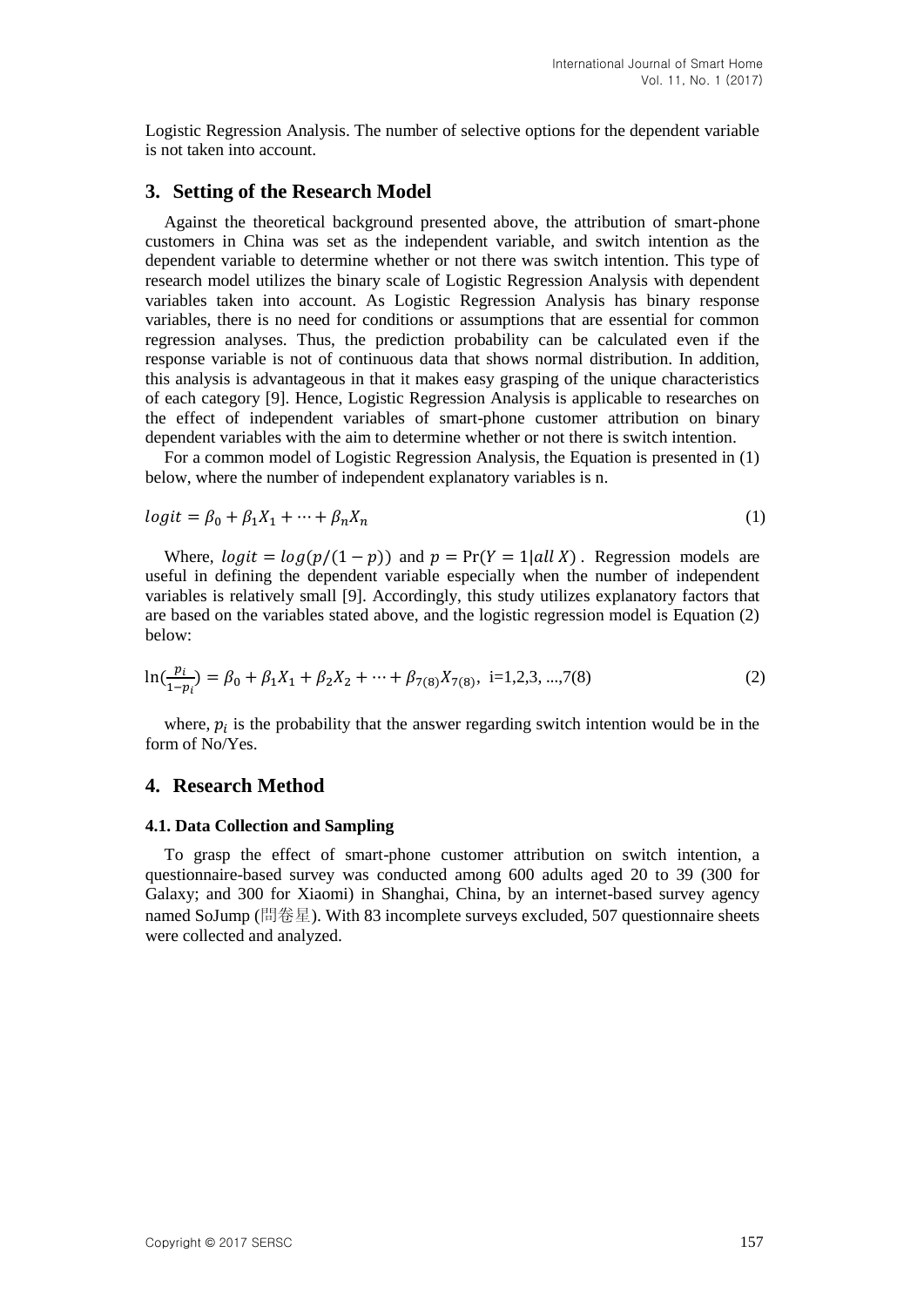| Classification |                     | Galaxy    |            | Xiaomi    |            | Tail      |            |
|----------------|---------------------|-----------|------------|-----------|------------|-----------|------------|
|                |                     | Frequency | Percentage | Frequency | Percentage | Frequency | Percentage |
| Sex            | Male                | 129       | 51.8       | 132       | 51.2       | 261       | 51.5       |
|                | Female              | 120       | 48.2       | 126       | 48.8       | 246       | 48.5       |
| Age            | $20 - 29$           | 120       | 48.2       | 164       | 63.6       | 284       | 56.0       |
|                | $30 - 39$           | 129       | 51.8       | 94        | 36.4       | 223       | 44.0       |
|                | Under 3000RMB       | 9         | 3.6        | 14        | 5.4        | 23        | 4.5        |
|                | $3001 - 5000$ RMB   | 63        | 25.3       | 47        | 18.2       | 110       | 21.7       |
| Income         | $5001 - 7000$ RMB   | 64        | 25.7       | 51        | 19.8       | 115       | 22.7       |
|                | $7001 - 10000$ RMB  | 65        | 26.1       | 75        | 29.1       | 140       | 27.6       |
|                | $10001 - 15000$ RMB | 32        | 12.9       | 55        | 21.3       | 87        | 17.2       |
|                | Over 15001RMB       | 16        | 6.4        | 16        | 6.2        | 32        | 6.3        |
|                | Total               | 249       | 100        | 258       | 100        | 507       | 100        |

## **Table 4-1. Basic Statistics**

(Unit: Individuals, %)

### **4.2. Variables**

Measurement items used in this study had been demonstrated in the preceding research, and all items except demographic items were utilized in a way of direct questions by means of a 5-point Likert Scale.

※ Brand Type: 1. Galaxy, 2. Xiaomi

※ Questions about smart-phone customer attribution and switch intention

| Item                                                                                          |  | Noted Yes Very much           |
|-----------------------------------------------------------------------------------------------|--|-------------------------------|
| 1. Galaxy/Xiaomi is worth the money that I paid                                               |  | $(1) - (2) - (3) - (4) - (5)$ |
| 2. Galaxy/Xiaomi is worth the time that I use for it                                          |  | $(1) - (2) - (3) - (4) - (5)$ |
| 3. I am satisfied with Galaxy/Xiaomi more than other brands                                   |  | $(1) - (2) - (3) - (4) - (5)$ |
| 4. Smart-phones of Galaxy/Xiaomi are more reliable than those<br>of other brands              |  | $(1) - (2) - (3) - (4) - (5)$ |
| 5. Smart-phone information from Galaxy/Xiaomi is more reliable<br>than that from other brands |  | $(1) - (2) - (3) - (4) - (5)$ |
| 6. I am happy to purchase Galaxy/Xiaomi smart-phone products                                  |  | $(1) - (2) - (3) - (4) - (5)$ |
| 7. I have a strong sense of belonging to Galaxy/Xiaomi.                                       |  | $(1) - (2) - (3) - (4) - (5)$ |
| 8. I may select a new smart-phone brand other than<br>Galaxy/Xiaomi in the future             |  | $(1) - (2) - (3) - (4) - (5)$ |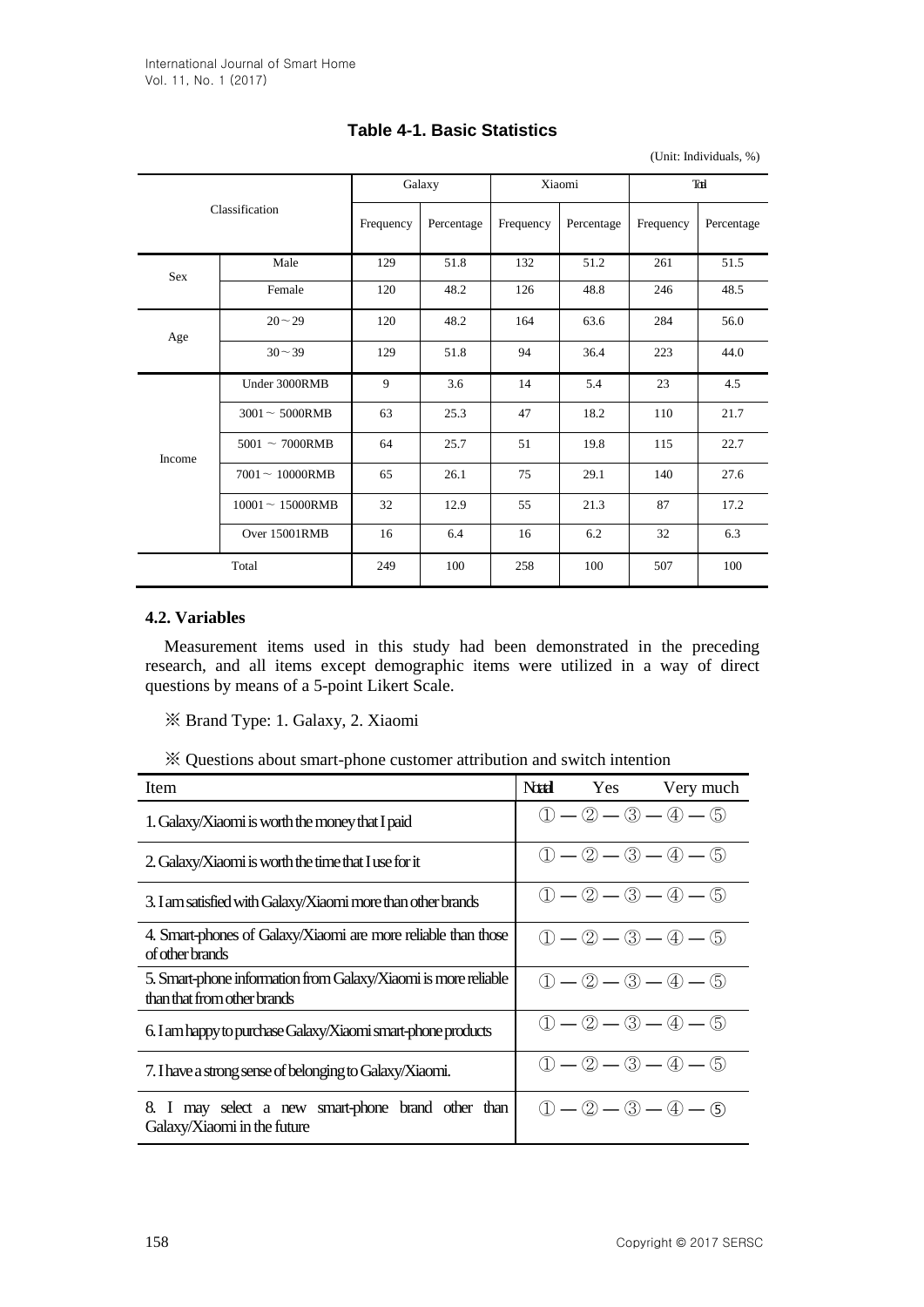## **5. Empirical Analysis**

For empirical analysis, this study takes advantage of SPSS 22.0, which is useful for Logistic Regression Analysis. This analysis was conducted among smart-phone consumers in China who were using Galaxy and/or Xiaomi to examine the effect on switch intention. For binary parametric conversion of switch intention, which was a dependent variable, the value or 3 (yes) or less was interpreted as "no switch intention" and the value over 3 as "switch intention."

#### **5.1. Overview of the Model**

To verify the statistical significance of the model, –2LL and Chi-square values of each model were examined. As shown in <Table 5-1>, -2LL values of Galaxy, Xiaomi, and Total were 315.817, 300.248, and 626.889, respectively. Values of Chi-square were 24.984, 25.351, and 45.822, respectively. As the significance probability of the model coefficient was lower than 0.001 in general, and when the probability was 0.5, the model was viewed as significant.

|        | $-2LL$  | Chi-square | P-value |
|--------|---------|------------|---------|
| Galaxy | 315.817 | 24.984     | 0.001   |
| Xiaomi | 300.248 | 25.351     | 0.001   |
| Total  | 626.889 | 45.822     | 0.000   |

**Table 5-1. Model Overview**

As <Table 5-2> shows, the distribution of switch intention among Galaxy users, the classification accuracy of 'No' (no switch intention) was 77.3% and that of 'Yes' (switch intention) 46.3%. The general prediction probability was 63.9%.

|  | Table 5-2. Distribution of Switch Intention (Galaxy) |  |  |  |
|--|------------------------------------------------------|--|--|--|
|--|------------------------------------------------------|--|--|--|

| Monitoring             |     | Prediction             |                |               |  |  |
|------------------------|-----|------------------------|----------------|---------------|--|--|
|                        |     | <b>Brand Switching</b> | Classification |               |  |  |
|                        |     | No                     | Yes            | $Accuracy$ %) |  |  |
| <b>Brand Switching</b> | No  | 109                    | 32             | 77.3          |  |  |
|                        | Yes | 58                     | 50             | 46.3          |  |  |
| Total                  |     |                        |                | 63.9          |  |  |

As <Table 5-3> shows, the distribution of switch intention among Xiaomi users, the classification accuracy of 'No' was 88.9%, and that of 'Yes' 20.2%. The general prediction probability was 68.2%.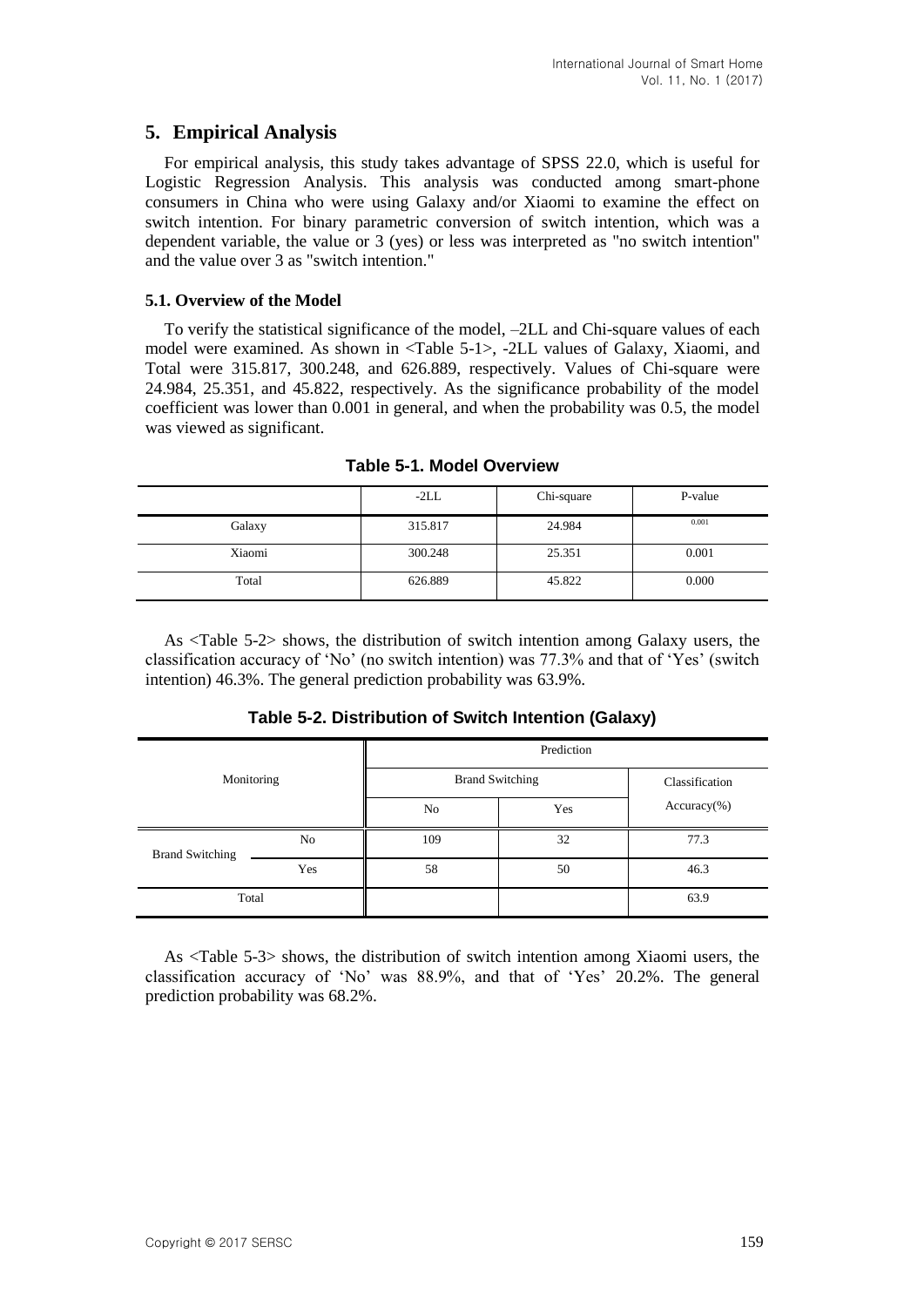| Monitoring             |     | Prediction             |                |               |  |  |
|------------------------|-----|------------------------|----------------|---------------|--|--|
|                        |     | <b>Brand Switching</b> | Classification |               |  |  |
|                        |     | No                     | Yes            | $Accuracy$ %) |  |  |
| <b>Brand Switching</b> | No  | 159                    | 15             | 91.4          |  |  |
|                        | Yes | 67                     |                | 20.2          |  |  |
| Total                  |     |                        |                | 68.2          |  |  |

# **Table 5-3. Distribution of Switch Intention (Xiaomi)**

As <Table 5-4> shows, the distribution of switch intention among all, the classification accuracy of 'No'was 88.9%, and that of 'Yes'29.7%. The general prediction probability was 66.5%.

| Table 5-4. Distribution of Switch Intention (Total) |
|-----------------------------------------------------|
|-----------------------------------------------------|

| Monitoring             |     | Prediction             |                |               |  |  |
|------------------------|-----|------------------------|----------------|---------------|--|--|
|                        |     | <b>Brand Switching</b> | Classification |               |  |  |
|                        |     | No                     | Yes            | $Accuracy$ %) |  |  |
|                        | No  | 280                    | 35             | 88.9          |  |  |
| <b>Brand Switching</b> | Yes | 135                    | 57             | 29.7          |  |  |
| Total                  |     |                        |                | 66.5          |  |  |

#### **5. 2 Result of Logistic Regression Analysis**

As a result of the Logistic Regression Analysis conducted to examine smart-phone customer attributes that affect switch intention, which is a dependent variable, the final logistic regression models were Equation(3), Equation(4), and Equation(5). The results are presented in <Table 5-5>, <Table 5-6>, and <Table 5-7>.

$$
\ln\left(\frac{p_i}{1-p_i}\right) = 1.623 + 0.673(Non - monetary Value) - 0.623(Product Trust) - 0.377(Commitment)
$$
\n(3)

**Table 5-5. Variables in the Equation (switch intention\_Galaxy)**

|                          | B        | S.E.  | Wals  | Degreed<br>Freedom | Significance<br>Probability | Exp(B) |
|--------------------------|----------|-------|-------|--------------------|-----------------------------|--------|
| Monetary value           | $-0.101$ | 0.254 | 0.158 | 1                  | 0.691                       | 0.904  |
| Non-monetary value       | 0.673    | 0.223 | 9.108 | 1                  | $0.003*$                    | 1.961  |
| User satisfaction        | $-0.313$ | 0.255 | 1.508 | 1                  | 0.219                       | 0.731  |
| <b>Product Trust</b>     | $-0.623$ | 0.263 | 5.618 | 1                  | $0.018*$                    | 0.537  |
| <b>Information Trust</b> | 0.361    | 0.260 | 1.922 | 1                  | 0.166                       | 1.434  |
| Attachment               | $-0.111$ | 0.196 | 0.320 | 1                  | 0.572                       | 0.895  |
| Commitment               | $-0.377$ | 0.182 | 4.283 | 1                  | $0.039**$                   | 0.686  |
| Constant Term            | 1.623    | 1.144 | 2.011 | 1                  | 0.156                       | 5.066  |

Notes :  $^*$   $\mathcal{P}$   $\langle 0.01, \overline{\hspace{0.3cm}}^*$   $\mathcal{P}$   $\langle 0.05, \overline{\hspace{0.3cm}}^*$   $\mathcal{P}$   $\langle 0.1 \rangle$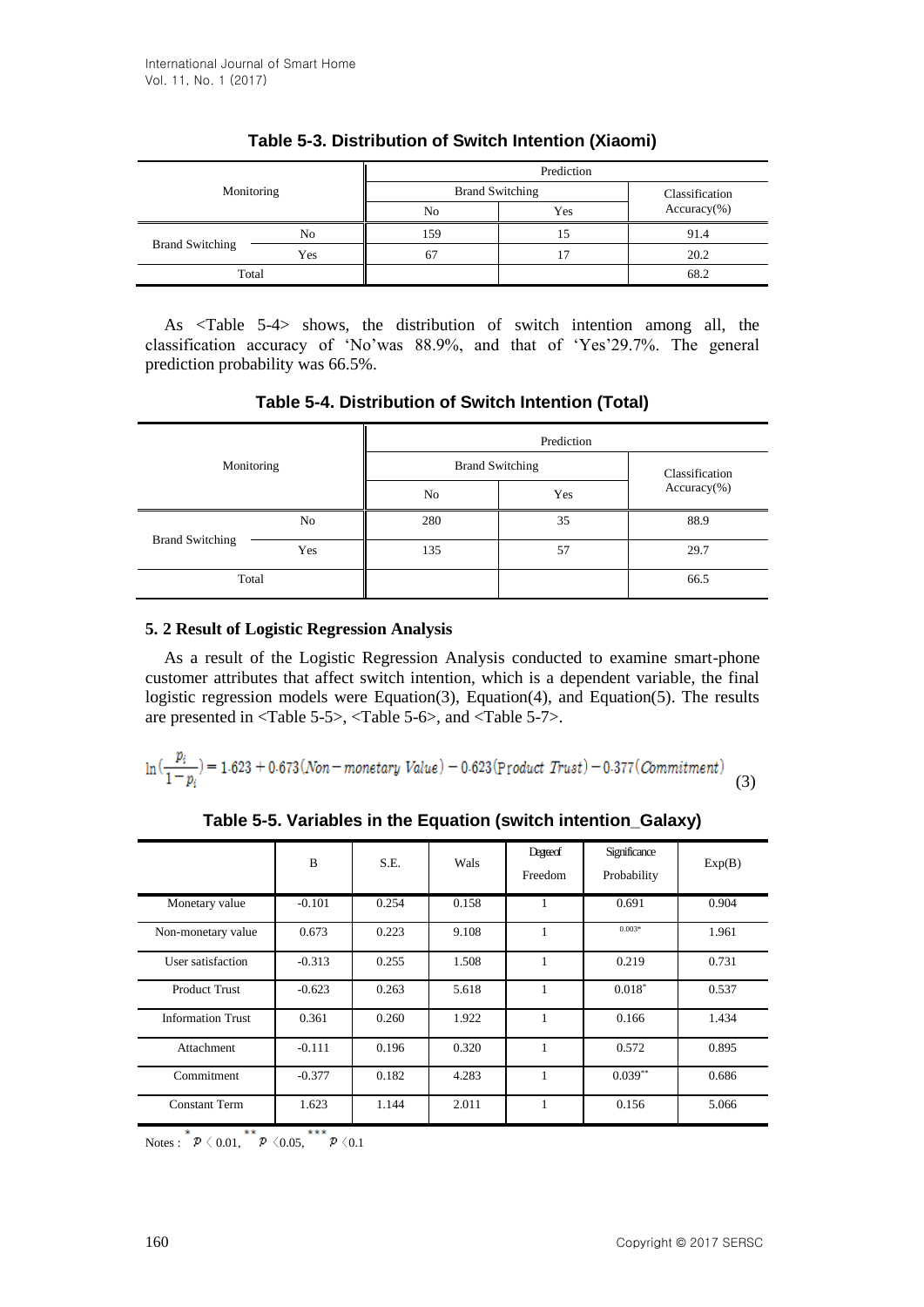As a result of the Logistic Regression Analysis on the 7 attributes related to switch intension of Galaxy users, it turned out that non-monetary value, product trust, and commitment were statistically significant in the significance level of, and that the rest were statistically insignificant in the significance level of.

Specifically, of the non-monetary value related to switch intention was 1.961. When the non-monetary value increased as much as 1 unit, the probability that switch intention would increase among Galaxy users increased as much as 1.961 times. Of product trust was 0.537, and when the product trust increased as much as 1 unit, the probability that switch intention would decrease among Galaxy users increased as much as 0.537 times. Of commitment was 0.686. As the absorption increased as much as 1 unit, the probability that switch intention would decrease among Galaxy users increased as much as 0.686 times.

$$
\ln\left(\frac{p_i}{1-p_i}\right) = 4.348 - 1.492 \left( User Station\right) - 0.628 \left( Product \; Trust\right) - 0.459 \left( Comment\right) \tag{4}
$$

|                          | B        | S.E.  | Wals  | Degree of<br>Freedom | Significance<br>Probability | Exp(B) |
|--------------------------|----------|-------|-------|----------------------|-----------------------------|--------|
| Monetary value           | 0.160    | 0.260 | 0.381 | 1                    | 0.537                       | 1.174  |
| Non-monetary value       | $-0.185$ | 0.216 | 0.740 | 1                    | 0.390                       | 0.831  |
| User satisfaction        | $-0.492$ | 0.258 | 3.623 | 1                    | $0.057***$                  | 0.611  |
| <b>Product Trust</b>     | $-0.628$ | 0.281 | 5.008 | 1                    | $0.025***$                  | 0.534  |
| <b>Information Trust</b> | 0.284    | 0.261 | 1.182 | 1                    | 0.277                       | 1.328  |
| Attachment               | 0.035    | 0.202 | 0.030 | 1                    | 0.862                       | 1.036  |
| Commitment               | $-0.459$ | 0.199 | 5.316 | 1                    | $0.021***$                  | 0.632  |
| Constant term            | 4.348    | 1.391 | 9.774 | 1                    | $0.002*$                    | 77.319 |

**Table 5-6. Variables in the Equation (switch intention\_Xiaomi)**

Notes :  $\stackrel{\ast}{p}$   $\lt 0.01$ ,  $\stackrel{\ast}{p}$   $\lt 0.05$ ,  $\stackrel{\ast}{p}$   $\lt 0.1$ 

As a result of the Logistic Regression Analysis regarding the 7 attributes of Xiaomi user switch intention, it turned out that user satisfaction, product trust, and commitment were statistically significant at the significance level of while the rest were not statistically significant at the significance level of.

Specifically, of the user satisfaction value related to switch intention was 0.611. When the user satisfaction value increased as much as 1 unit, the probability that switch intention would decrease among Xiaomi users increased as much as 0.611 times. Of product trust was 0.543, and when the product trust increased as much as 1 unit, the probability that switch intention would decrease among Xiaomi users increased as much as 0.543 times. Of commitment was 0.632. As commitment increased as much as 1 unit, the probability that switch intention would decrease among Xiaomi users increased as much as 0.632 times.

$$
\ln\left(\frac{p_i}{1-p_i}\right) = 2.521 - 0.366 \left( \text{User Satisfaction} \right) - 0.624 \left( \text{Product Trust} \right) - 0.368 \left( \text{Comment} \right) + 0.366 \left( \text{Gala} xy \right)
$$
\n(5)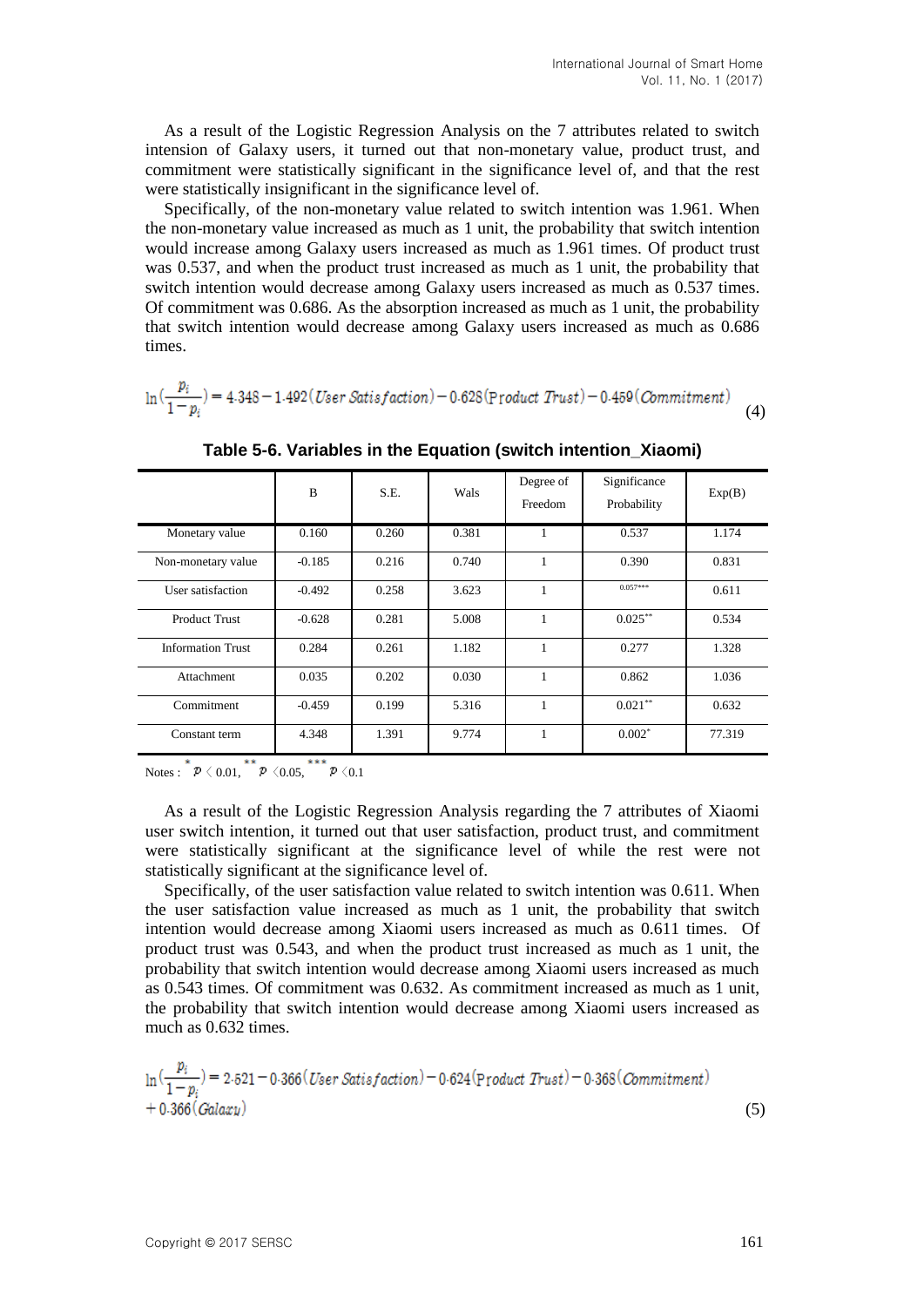|                          | B        | S.E.  | Wals   | Degree of<br>Freedom | Significance<br>Probability | Exp(B) |
|--------------------------|----------|-------|--------|----------------------|-----------------------------|--------|
| Monetary value           | 0.085    | 0.176 | 0.234  | 1                    | 0.628                       | 1.089  |
| Non-monetary value       | 0.240    | 0.150 | 2.536  | 1                    | 0.111                       | 1.271  |
| User satisfaction        | $-0.366$ | 0.177 | 4.280  | $\mathbf{1}$         | $0.039**$                   | 0.693  |
| <b>Product Trust</b>     | $-0.624$ | 0.189 | 10.871 | 1                    | $0.001*$                    | 0.536  |
| <b>Information Trust</b> | 0.278    | 0.181 | 2.350  | 1                    | 0.125                       | 1.321  |
| Attachment               | $-0.062$ | 0.138 | 0.201  | 1                    | 0.654                       | 0.940  |
| Commitment               | $-0.368$ | 0.131 | 7.845  | 1                    | $0.005*$                    | 0.692  |
| Brand type               | 0.366    | 0.201 | 3.328  | $\mathbf{1}$         | $0.068***$                  | 1.442  |
| Constant term            | 2.521    | 0.891 | 8.001  | 1                    | $0.005*$                    | 12.445 |

**Table 5-7. Variables in the Equation (switch intention\_Total)**

Notes :  $\overline{p} \langle 0.01, \overline{p} \langle 0.05, \overline{p} \langle 0.1 \rangle$ 

As a result of the Logistic Regression Analysis on the 8 attributes related to the general user switch intention, it turned out that user satisfaction, product trust, commitment, and brand types were statistically significant at the significance level of  $alpha = 0.1$  while the rest were statistically insignificant at the significance level of alpha  $= 0.1.$ 

Specifically, Exp (beta) of the user satisfaction value related to switch intention was 0.693. When the user satisfaction value increased as much as 1 unit, the probability that switch intention would decrease among general users increased as much as 0.693 times. Exp (beta) of product trust was 0.536, and when the product trust increased as much as 1 unit, the probability that switch intention would decrease among general users increased as much as 0.536 times. Exp (beta) of commitment was 0.692. As commitment increased as much as 1 unit, the probability that switch intention would decrease among general users increased as much as 0.692 times. Lastly, it turned out that the brand type analysis shows that as the use of Galaxy/Xiaomi increased as much as 1 unit, switch intention of Xiaomi users was 0.366 times higher than that of Galaxy users.

# **6. Conclusion**

### **6.1. Research Findings and Significance**

This is a research on switch intention after purchase among Chinese customers. The objective of this study is to examine the effect of the monetary value, non-monetary value, user satisfaction, product trust, information reliability, attachment, commitment, and brand types among smart-phone users on their switch intention in order to clarify its significance in policies for the Chinese smart-phone industry. Accordingly, a questionnaire-based survey was conducted by an internet-based research agency among users of Xiaomi that was leading the Chinese smart-phone market and Samsung Galaxy that aimed to secure market shares in the Chinese smart-phone market as well as the global market. The results were examined using Logistic Regression Analysis.

First of all, with regard to the model of Logistic Regression Analysis on Galaxy, Xiaomi, and general smart-phone customers, the general test significance probability of the model coefficients was all under 0.001, and when the value of Significance Probability was 0.5, the model was viewed as significant. The results of Logistic Regression Analysis on each model are as follows: First, in the analysis of the 7 attributes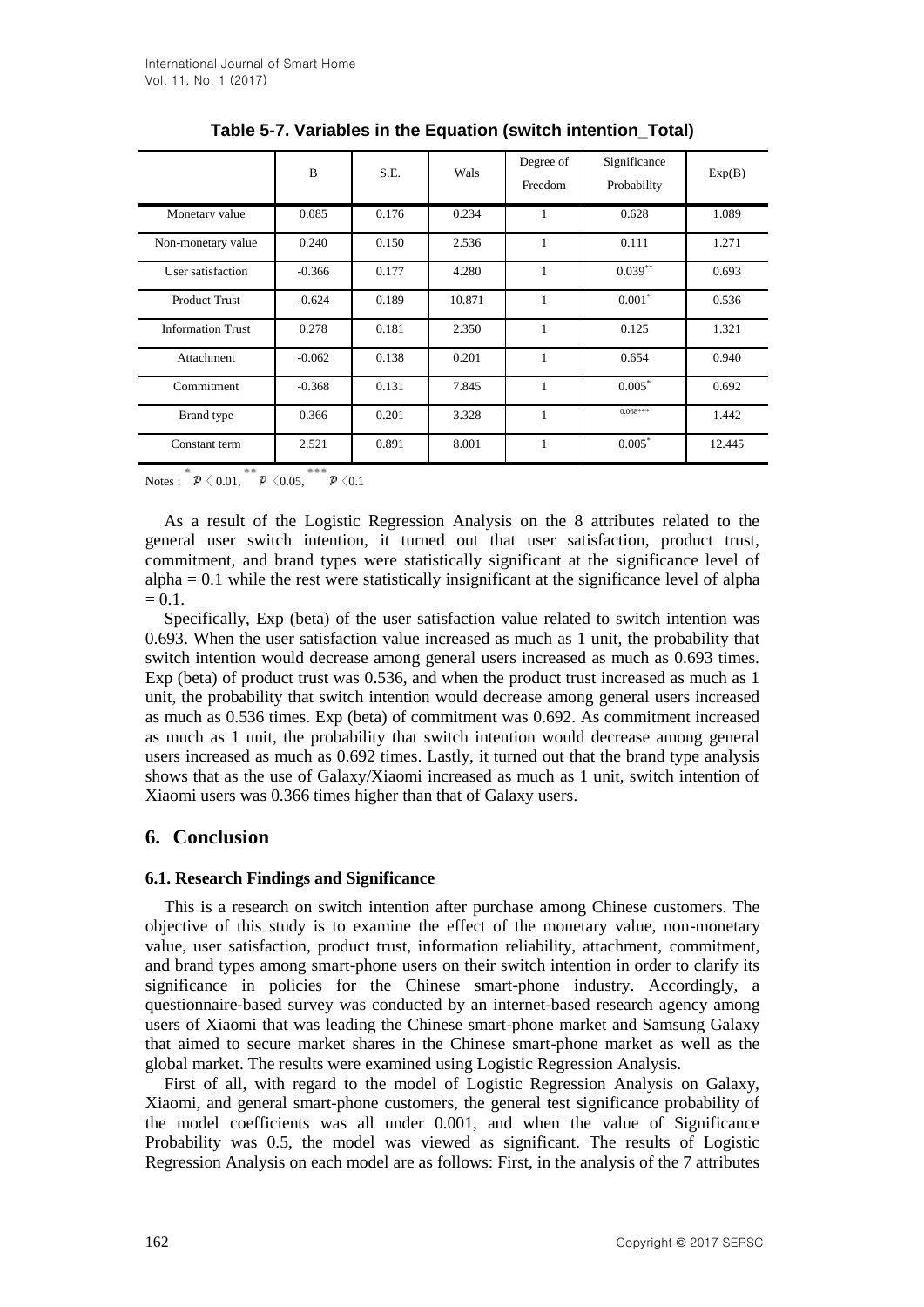of switch intention among Galaxy users, non-monetary value, product trust, and commitment were statistically significant at the significance level of while the rest were statistically insignificant at the significance level of. Second, in the analysis of the 7 attributes related to switch intention among Xiaomi users, it turned out that user satisfaction, product trust, and commitment were statistically significant at the significance level of while the rest were statistically insignificant at the significance level of. Lastly, in the analysis of the 8 attributes related to switch intention of the general users, user satisfaction, product trust, commitment, and brand types were statistically significant in the significance level of while the rest were statistically insignificant at the significance level of.

As mentioned in the findings above, this study is practically significant in the following aspects: First, smart-phone manufacturers which have advanced and run businesses in the Chinese smart-phone market need to grasp switch intention among Chinese customers accurately. It turned out that switch intention of Chinese smart-phone customers were affected by such factors as smart-phone user satisfaction, product trust, commitment, and brand types. Switch barriers need to be established based on these findings. In comparison to the global sales of smart-phones with sales in China, the sales in China accounted for 41.3% of the entire smart-phone sales in the world during the second quarter of 2015. This indicates that for smart-phone manufacturers to increase their general sales profit, increasing shares in the Chinese market is of importance. In addition, marketing strategies aimed at the Indian smart-phone market are necessary as well. Second, smart-phone manufacturers need to grasp factors that affect switch intention of brands of their own and of their competitors.

As for Galaxy, it turned out that non-monetary value, product trust, and commitment affected switch intention. As for Xiaomi, user satisfaction, product trust, and commitment affected switch intention. This result indicates that Galaxy needs to strengthen its nonmonetary value while Xiaomi needs to strengthen its user satisfaction in order to decrease switch intention among their own customers. Lastly, it is necessary to put forth efforts to enhance product trust and commitment among Chinese customers. Since it is expected that lack of reliability and commitment in certain products would result in switch among customers in China, smart-phone manufacturers need to take measures accordingly.

In theoretical aspects, this study is significant in that while existing researches focus on processes as a factor that would affect switch intention with little attention to the judgment and prediction of switch behaviors, this study presents a theoretical basis for the establishment of switch barriers by suggesting predictive models of switch behaviors on the basis of customer attribution of switch intention in supplementation of existing researches. Additionally, as the level of switch intention prediction of the Logistic Regression Analysis turned out to be generally low, further efforts need to be put forth into improving it. Finding out consumer attributes will be an important issue for future researches. To grasp customer intentions in this era of big data, it is necessary to grasp elements that would satisfy consumer needs in utilization of internet-based searching methods. For instance, web searching for reviews of smart-phone brand users will be useful in grasping customer desires in the smart-phone industry and establishing strategies accordingly, which will contribute to developing models for better results and predictions.

#### **6.2. Limitations and Future Direction of Research**

This study is significant in that the findings are useful for Xiaomi and Samsung to ensure customers who are considering brand switching and to increase market shares in the Chinese smart-phone market. However, it also involves the following limitations:

First, since this study limits the scope of smart-phone customers in China to users of Xiaomi and Samsung Galaxy, Wuawei which is dominating the Chinese smart-phone market and Apple which is competing with Samsung in the global market are not taken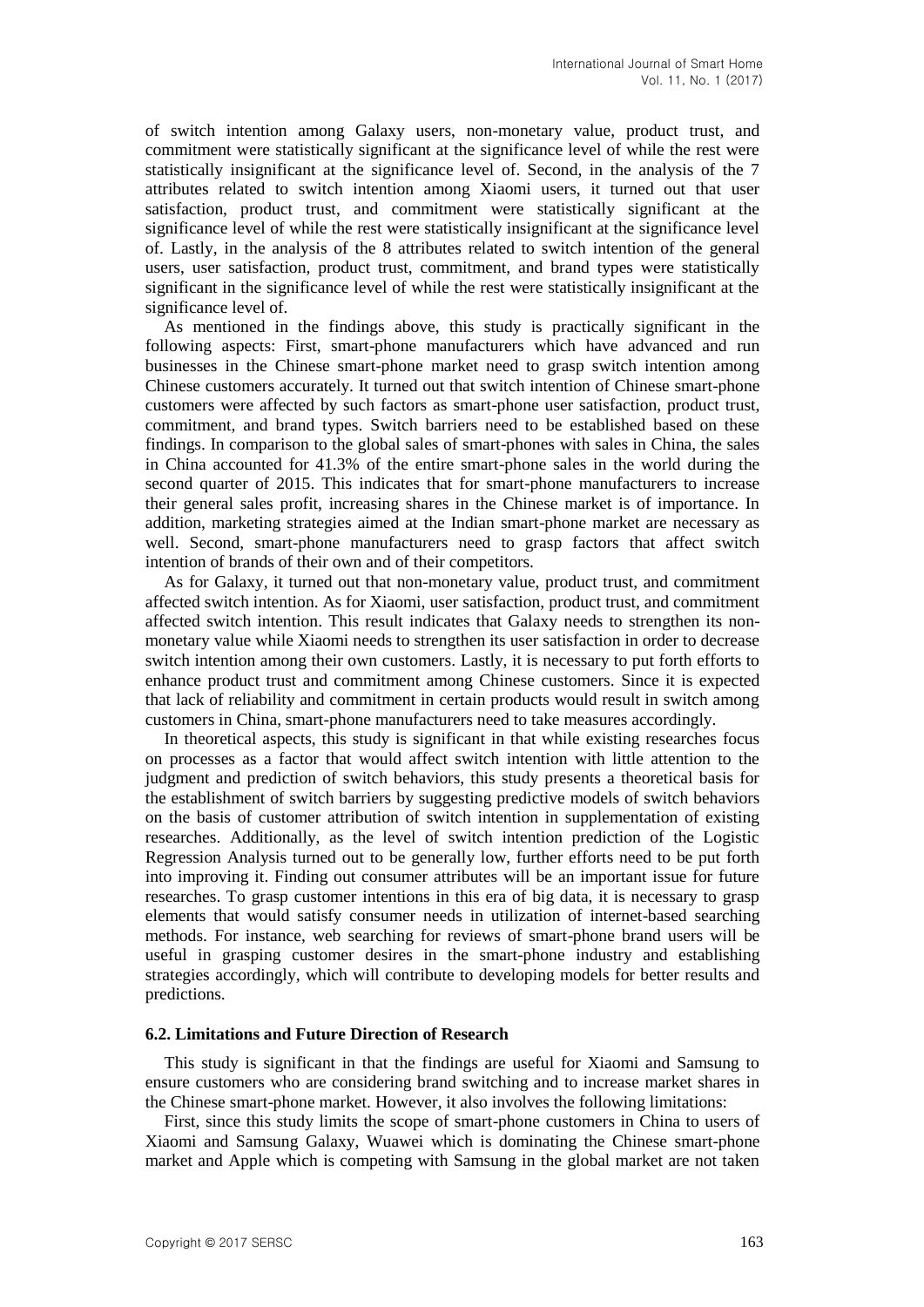into consideration. Thus, future researches need to compare the effects of smart-phone customer attribution on switch intention among customers of various smart-phone manufacturers in global as well as Chinese markets.

Second, this study utilizes the direct questioning method in the Logistic Regression Analysis of the effect of customer attribution on switch intention among smart-phone users in China. While multiple questions were asked on each attribute, there was no question that took into consideration various situations. Thus, it is necessary to measure variables of each factor in a way of multi-variate analysis in examining variables such as monetary value, non-monetary value, user satisfaction, product trust, information reliability, attachment, and commitment.

Third, this study analyzes switch intention based on attributes of smart-phone customers in China. In contrast, there is no research on switch intention among multinational customers such as those in Korea and Japan. In general, smart-phone manufacturers aim at various countries as well as the domestic market, and thus researches on the effects of consumer attributes that reflect cultures and local characteristics on switch intention will produce substantial data necessary for smartphone manufacturers to increase their global market shares, which is thus another important area of research.

### **References**

- [1] TrendForce, [http://www.TrendForce.com,](http://www.eto.co.kr/news) **(2015)** July.
- [2] J. M. Lattin and L. McAlister, "Using a Variety-seeking Model to Identify Substitute of Complementary Relationships among Competing Products," Journal of Marketing Research, **(1985)** August 22, pp. 330-339.
- [3] C. Fornell, "A National Customer Satisfaction Barometer: The Swedish Experience", Journal of Marketing, vol. 56, no. 1, **(1992)**, pp. 6-21.
- [4] I. Aizen, "The Theory of Planned Behavior", Organizational Behavior and Human Decision Processes, vol. 50, **(1991)**, pp. 179-211.
- [5] S. M. Keaveney, "Customer Switching Behavior in Service Industries: An Exploratory Study", Journal of Marketing, vol. 59, no. 20, **(1995)**, pp.71-82.
- [6] M. J. Bitner, "Evaluating Service Encounter: The Effects and Physical Surroundings and Employee Response", Journal of Marketing, vol. 52, no. 1, pp. 57-71.
- [7] P. F. Verhulst, Notice sur la loi que la population suit dans son accroissement, Corresopndance mathematique et physique, vol. 10, no. 1838, pp. 113-125.
- [8] D. G. Kleinbaum and M. Klein, "Logistic regression: a self-learning text. Springer Science & Business Media", **(2010)**.
- [9] D. W. Hosmer and S. Lemesbow, "Goodness of fit tests for the multiple logistic regression model", Communications in statistics Theory and Methods, vol. 9, no. 10, **(1980)**, pp. 1043-1069.

### **Authors**



**Huifeng, Pan**, PhD, currently works as in Beijing Institute of Graphic Communication; Post-Doctoral Research Station in Business Administration of TsingHua University, Beijing, China. His research interests are culture marketing, consumer behavior, IT services, and communication services.



**Hee-young, Son**, PhD, currently works as a senior researcher in the Korea Institute of Startup & Entrepreneurship Development, Republic of Korea. His research focus is service marketing, and interests are related broadly to entrepreneurship from startup and small business.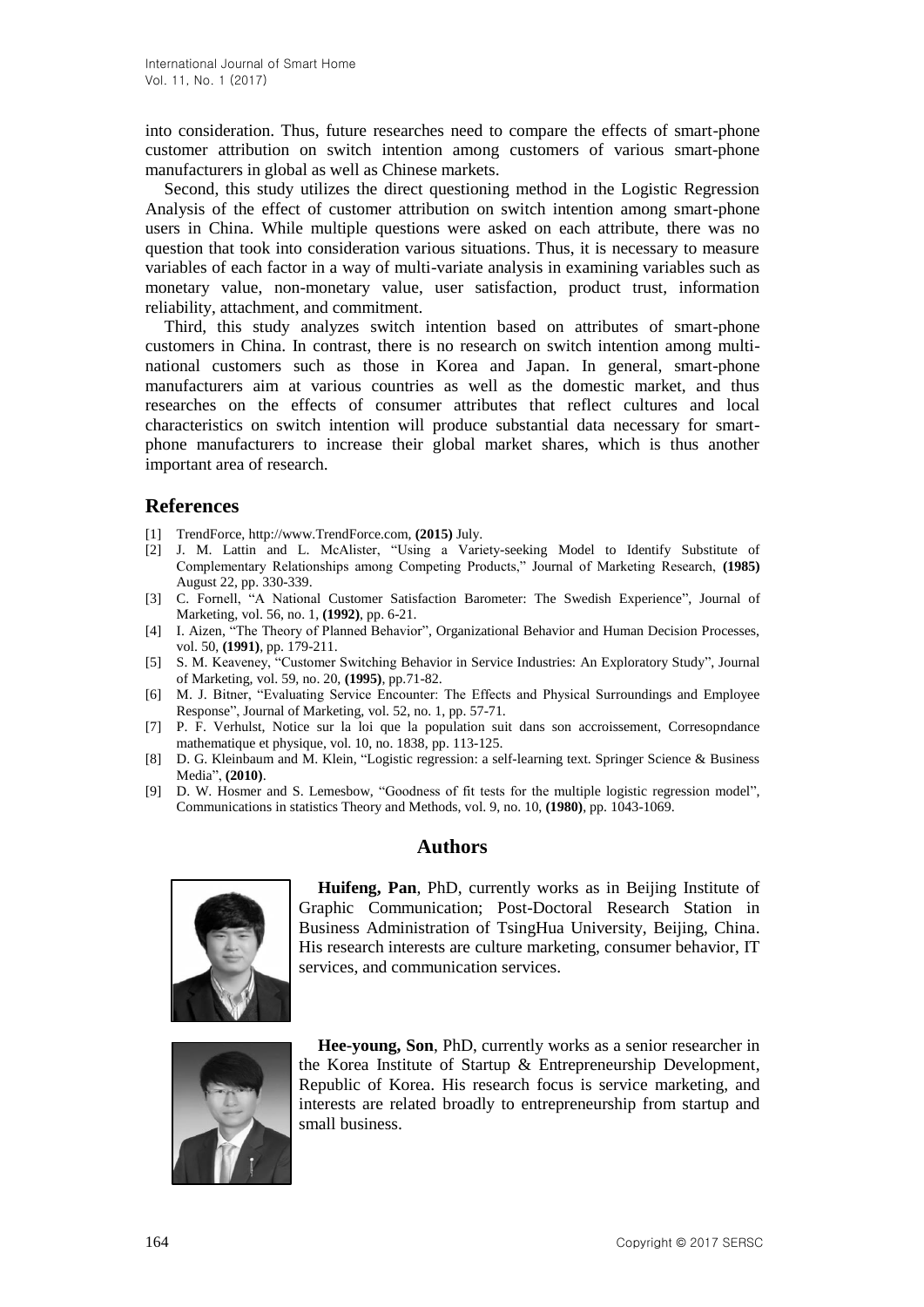

**Sang-kyu, Park,** PhD, A professor in the Department of Business Management, College of Business Management, Kangwon National University. Bachelor's degree and master's degree at the Department of Business Management, Kangwon National University. Master's degree of Business Administration (marketing) at Aachen University of Technology, Germany. Major areas of interests include consumer behaviors.



**Man-su, Kang,** PhD, A responsible research fellow at the Team of Business Planning, Seoul of Credit Guarantee Foundations at present. Bachelor's degree from the Department of Business Management, Kangwon National University; Master's degree and Doctor's degree at the graduate school of the same university. Major areas of interests include small business financing, consumer behaviors, IT service, and e-business.